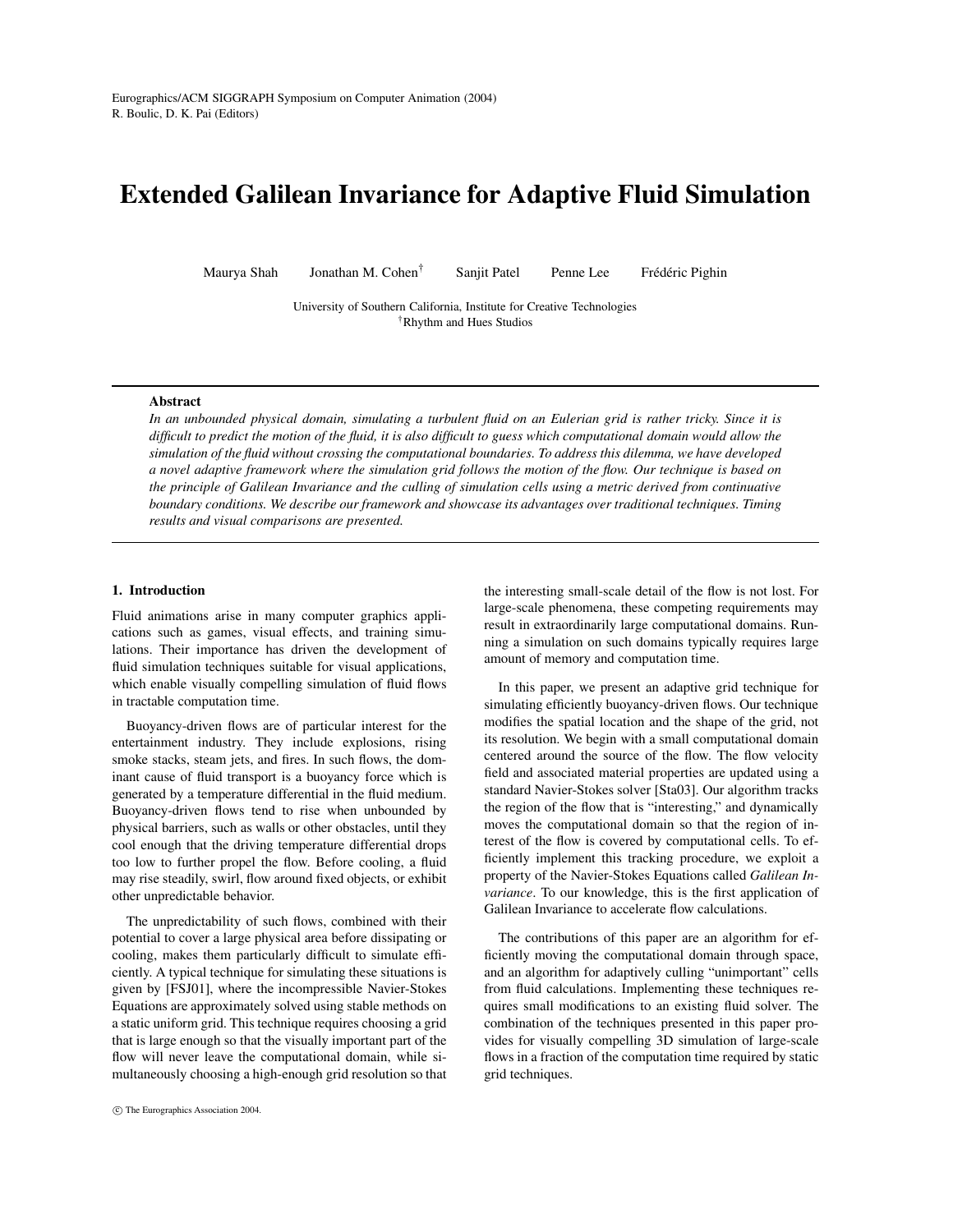# **2. Related Work**

In computer graphics, buoyancy-driven flows are often simulated using Eulerian (grid-based) methods. Previous work has focused on simulating fire [NFJ02], large-scale explosions [RNGF03], compressible and pseudo-compressible explosions [FOA03, YOH00], and hot gases [FSJ01, FM97, SF93].

Our solver is based on Jos Stam's stable fluid code [Sta99, Sta03, FSJ01] which uses a uniform grid with finite differencing. This method is popular in computer graphics because it is fast and stable for large time steps. This solver has also been extended to solve free-surface flows [FF01, EMF02]. While inaccurate in an engineering sense, the algorithm is easy to implement and produces good visual results.

Adaptive grids are often used in Finite Element, Finite Volume, and Finite Difference methods to concentrate computational nodes in areas of highest detail. There are several varieties of adaptive grid techniques, depending on what type of adaptation is allowed. Moving grids [Pen98] allow the positions of the grid vertices to adapt over time. Dynamically adaptive grids [GKS02] refine a grid over the course of a simulation by creating new computational nodes. Statically adaptive grids [ABB∗98] determine *a priori* where to refine the computational domain based on predicted regions of higher turbulence.

A different approach for handling high resolution, taken by [RNGF03], is to simulate only 2D slices of the flow and add 3D detail via randomized turbulence. By limiting the simulation domain to 2D slices, the resolution can be increased dramatically without a large performance penalty. However, this technique only works for flows that have a strong symmetry. We wish to use a full 3D technique that allows for arbitrarily shaped flows in an arbitrarily large physical domain.

Gridless Lagrangian techniques based on Smoothed Particle Hydrodynamics [Mon99] have also been used in computer graphics [PTB∗03, MCG03, DG96]. While promising for a number of applications, SPH techniques cannot yet match Eulerian finite-difference techniques in terms of efficiency when the simulated fluid occupies a large portion of the simulation space.

## **3. Eulerian Fluid Simulation**

In this section, we present the basic framework used in our simulator. For more information on this technique, we refer to [Sta03] and [FSJ01].

#### **3.1. Navier-Stokes Equations**

The Navier-Stokes Equations that govern incompressible buoyancy-driven fluid flows in a homogeneous medium are

$$
\frac{\partial \mathbf{u}}{\partial t} + (\mathbf{u} \cdot \nabla) \mathbf{u} = \mathbf{v} \nabla^2 \mathbf{u} - \nabla p + \alpha (T - T_0) \mathbf{y}
$$

$$
-\beta \rho \mathbf{y} + \varepsilon h (N \times \omega) \tag{1}
$$

$$
\nabla \cdot \boldsymbol{u} = 0 \tag{2}
$$

$$
\frac{\partial T}{\partial t} + (\mathbf{u} \cdot \nabla) T = k \nabla^2 T,
$$
\n(3)

where  $\boldsymbol{u}$  is the fluid velocity field,  $p$  is the pressure field,  $\boldsymbol{v}$ is the kinematic viscosity,  $T$  is the temperature field,  $T_0$  is the reference ambient temperature,  $\alpha$  is a scalar controlling the amount of thermal advection, *y* is the unit vector pointing up  $((0,1,0))$ ,  $\beta$  is a scalar influencing gravity, and *k* is the coefficient of thermal diffusion. The value  $\varepsilon$  controls the amount of small scale details added to the flow through vorticity confinement.

For rendering, we also advect a scalar density field  $\rho$ , that represents dust or particles in the fluid

$$
\frac{\partial \rho}{\partial t} + (\mathbf{u} \cdot \nabla)\rho = 0.
$$
 (4)

The set,  $\{u, T, \rho\}$ , is a complete solution to the Navier-Stokes Equations.

The above equations are discretized into a uniform grid, which we denote as **G**. **G** consists of an axis-aligned lattice of node points,  ${g_{ijk}}$ , which are spaced  $\Delta h$  apart in the *x*, *y*, and *z* directions. The center of this grid is *c*, and **G** contains *I*, *J*, and *K* nodes in the *x*, *y*, and *z* dimensions. In other words, **G** occupies the axis-aligned rectangle spanning  $c\pm\left(\frac{I\Delta h}{2},\frac{J\Delta h}{2},\frac{K\Delta h}{2}\right)$ .

Since our solver is based on [Sta03], we only briefly outline the method. First, forces and vorticity confinement are added directly to the flow. The diffusion term for viscosity is handled with a stable implicit technique. The resulting flow, denoted  $\tilde{u}$ , is projected to be divergence-free using a Conjugate-Gradient solver that implicitly solves for pressure, based on the Poisson equation

$$
\Delta t \nabla^2 p = \nabla \cdot \tilde{\boldsymbol{u}}.
$$
 (5)

The projected fluid field is then computed as  $u = \tilde{u} - \nabla p$ . The advection step is implemented using a semi-Lagrangian approach. Finally, the divergence free velocity field is obtained by performing the projection again. The density and temperature fields are advected and diffused using identical techniques. Overall, this technique is fast, stable, and produces visually compelling buoyancy-driven flows.

# **3.2. Boundary Conditions**

Traditionally, boundary conditions fall into two categories: closed and open boundary conditions. Closed boundary conditions enforce that the fluid cannot pass through the border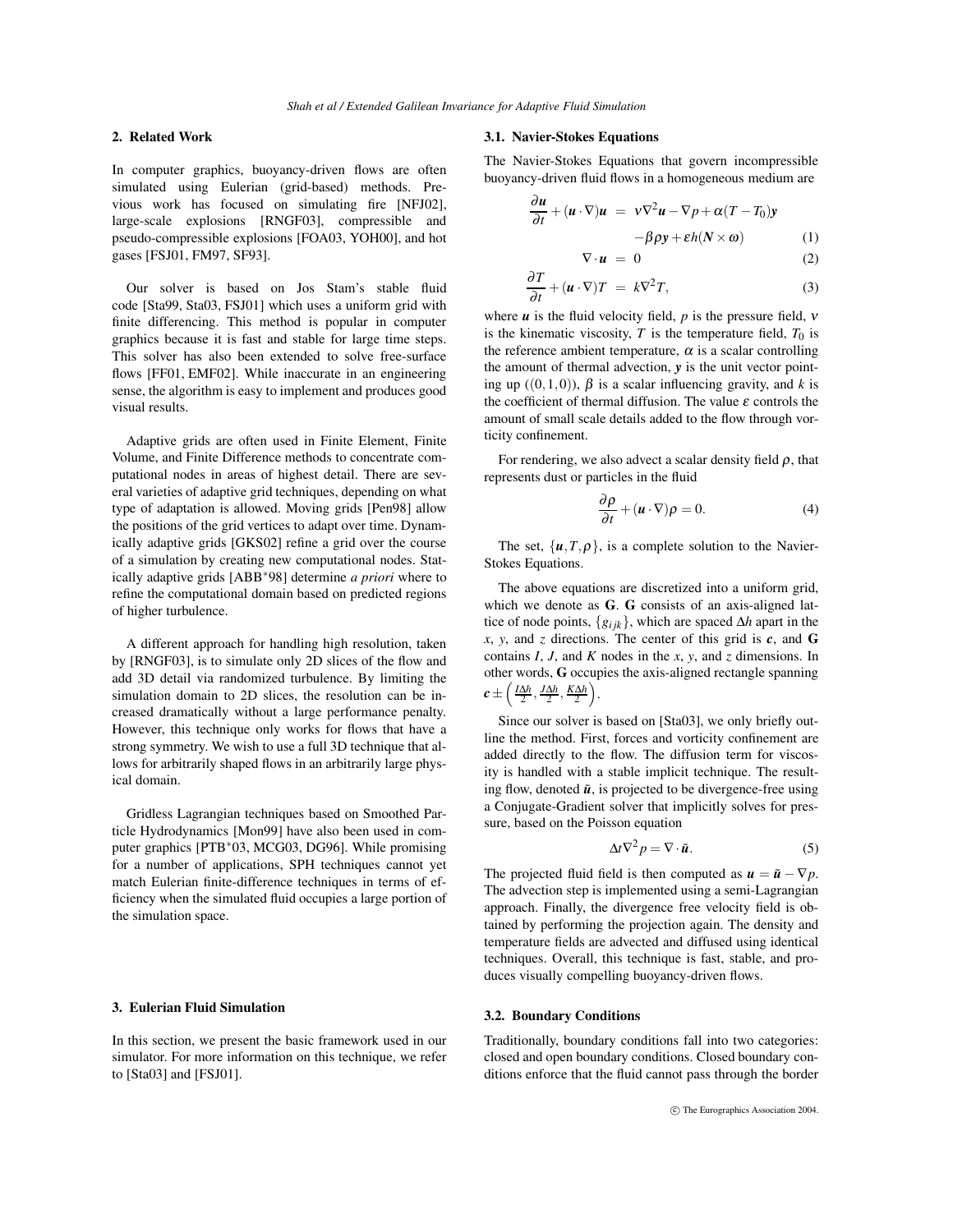of the domain by setting  $\mathbf{u} \cdot \mathbf{n} = 0$  at the boundaries, where  $\mathbf{n}$ is the direction normal to the domain wall. This can be used to simulate fluid motion in a fixed domain such as water in a tank. Periodic conditions assume a fluid that flows off one side of the domain returns from the other side. This is useful for generating fluid motion that can be tiled together.

In open boundary conditions, fluids can freely flow off the edge of the computational domain. Open boundaries assume that the physical domain is infinite, but that the flow is only computed over a small region. Open boundaries are appropriate for modeling fluid phenomena that occur in large unbounded spaces, such as an outdoor explosion or steam rising from a smoke stack. The behavior of the fluid outside the computational domain is approximated through boundary conditions.

To simulate open boundaries, we use so-called *continuative* boundary conditions that assume the flow continues unchanged past the boundary, by enforcing

$$
(\nabla u_x \cdot n, \nabla u_y \cdot n, \nabla u_z \cdot n) = \mathbf{0}.
$$
 (6)

Boundary conditions of this type are considered inaccurate by engineering standards [OS00] because they can generate reflection waves that propagate back from the boundary. A common approach, taken for example by Jiang et al [JSVL99], is to derive more complex boundary conditions designed to cancel these reflective effects. However, for computer graphics applications, simple continuative boundary conditions generate flows that are not affected significantly by the boundaries of the computational domain and therefore suit our purpose.

Continuative boundary conditions are enforced at two stages of the simulation: during the projection step and during the self-advection step. During the projection step, the left-hand side of Equation 5 at a boundary cell is calculated by assuming that the derivative in the direction normal to the boundary is 0. During the advection step, if the semi-Lagrangian back-tracing results in a reference to a location outside the domain, the velocity value of the nearest boundary cell is used.

#### **4. Dynamic Grid Techniques**

Because open boundaries approximate an infinite domain, nothing prevents the flow from leaving the extents of the computational domain **G**. As shown in Figure 1 (a), the density field may be advected directly out of the domain, leaving nothing left to render. One remedy is to select a computational domain that is large enough to contain the simulated fluid well within its boundaries. However, this implies either that ∆*h* is large, in which case the solver would be unable to resolve interesting smaller-scale turbulence, or that *I*, *J*, and *K* are large, in which case there would be a large number of nodes in the computational domain, which would make the solver run very slowly. Furthermore, even if we choose



**Figure 1:** *Fluid simulations: (a) fixed domain, (b) moving domain.*

a large domain, the unpredictable nature of a turbulent flow makes it very difficult to guess *a priori* just how large the domain needs to be.

For these reasons, we are motivated to develop a technique that adapts the location and extents of **G** dynamically based on the characteristics of the evolving flow. Our approach is to combine three techniques: translating the center of the domain to "track" the flow, adjusting the extents to capture the shape of the flow, and culling voxels from **G** which contribute little to the overall flow calculations. The decision as to whether a region must be included in the calculation is based on how close the flow in those voxels meets the continuative boundary conditions. We describe each of these techniques in the following subsections.

#### **4.1. Translating the Domain Using Galilean Invariance**

Let us consider a puff of steam rising from a vent. The actual puff is small, but the steam travels a large distance before dissipating. Our idea is to center the computational domain in the middle of the steam puff, and move the center,  $c(t)$ , as a function of time to keep the puff within **G**. One way to implement this is to remove layers of voxels in regions that the fluid is leaving from and add voxels in regions that the fluid is moving into. Implementing this procedure would require a certain amount of resampling and bookkeeping that could get tricky for a complex flow.

We have developed a simpler approach that exploits a property of the Navier-Stokes Equations called *Galilean Invariance*. Galilean invariance is a principle which states that the fundamental laws of physics are the same in all inertial (uniform-velocity) frames of reference. For fluids, it means that a frame of reference moving at a constant velocity *v* is equivalent to inducing a uniform flow of −*v* in the observed flow field *u*. This is the principle behind a wind tunnel, where blowing wind over a wing is equivalent to mov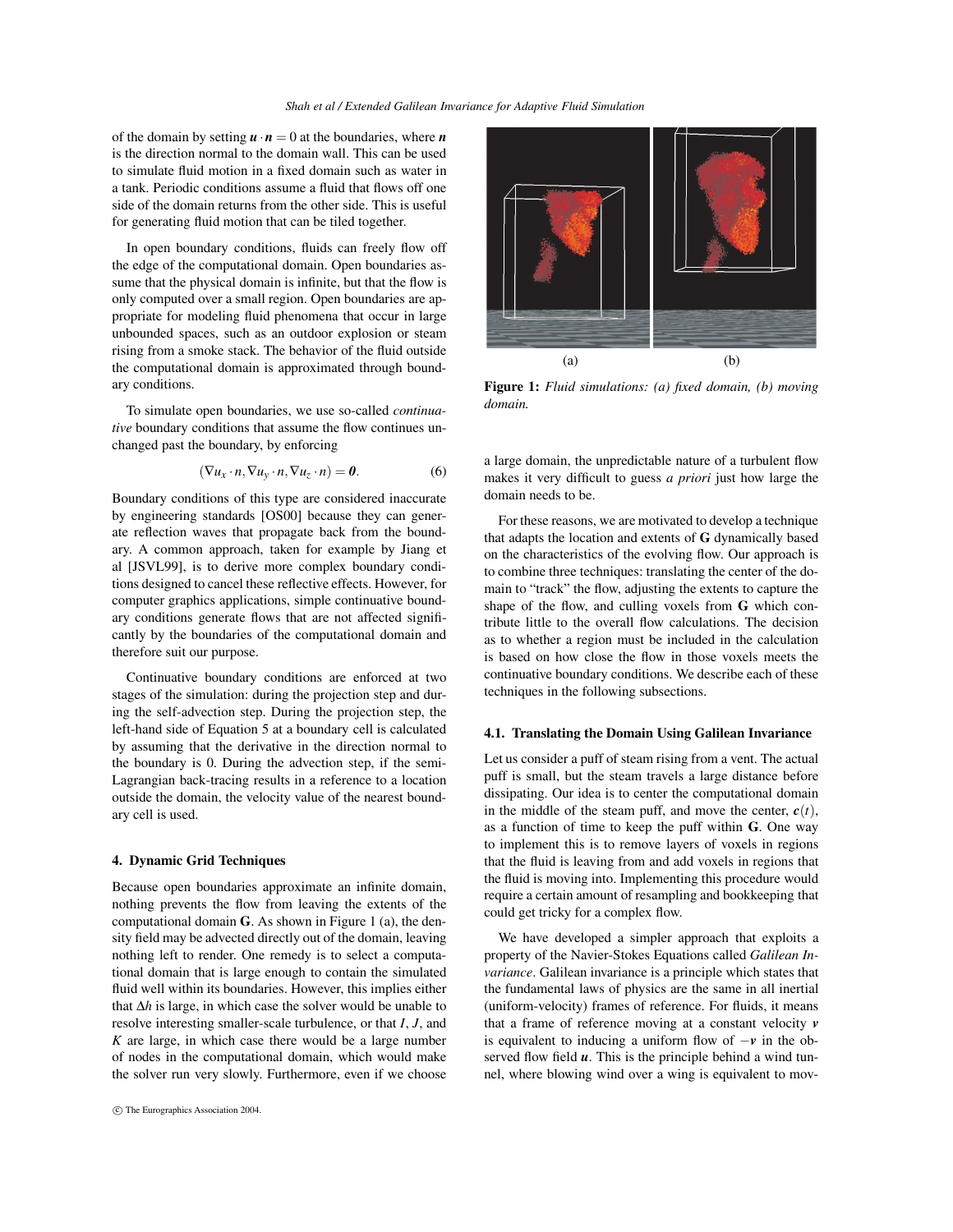ing the wing through motionless air. Figure 2 illustrates this property. For incompressible fluids, Galilean Invariance also holds for an arbitrary rectilinear motion of the frame. In this case, the motion of the frame can be a function of time. This last property is sometime called *Extended Galilean Invariance* [Pop00]. The appendix discusses this property in more details. It is interesting to note that Galilean Invariance no longer holds in a non-inertial rotating frame. In this case, the rotation induces Coriolis and angular acceleration forces [Pop00].

We can exploit Galilean Invariance to efficiently translate the center of the grid by velocity  $v(t)$  as follows. If we translate all voxels  $\{g_{ijk}\}\$ along the velocity  $v(t)$ , we induce a flow in  $u$  equal to  $-v(t)$ . As a consequence, we can simulate the fluid in a reference frame attached to  $c(t)$  by adjusting the velocity at each step by  $-v(t)$ . We also need to keep track of  $c(t)$ , the motion of the center of the grid, during the simulation to be able to reconstruct the motion of the fluid in a fixed frame of reference. With this technique, there is no need to add or remove voxels from **G**, we simply change the location of each cell.

We choose to locate the center of the grid at the center of the set of voxels for which  $\rho$  is greater than some threshold. We call the region of space defined by these voxels the *region of interest*. Let  $\bar{\rho}(t)$  be the center of the region of interest. To avoid advecting density out of the computational domain, we would like to compensate for the motion of  $\bar{\rho}(t)$  before the density advection step. This is not possible since  $\bar{\rho}(t)$  can only be computed after the density field has been advected. To address this contradiction, we predict the velocity of  $\bar{\rho}(t)$ from the two previous time steps

$$
v(t) = \frac{\bar{\rho}(t - \Delta t) - \bar{\rho}(t - 2\Delta t)}{\Delta t},\tag{7}
$$

and we define

$$
\pmb{c}(t)=\int_0^t \pmb{\nu}(\tau)d\tau
$$

as the positional offset since time 0. Note that  $\bar{\rho}(t)$  and  $c(t)$ are different points.  $\bar{\rho}(t)$  is the center of the region of interest, whereas  $c(t)$  is both the center of the grid and the predicted position of  $\bar{\rho}(t)$ .

According to Galilean Invariance,

$$
\{\boldsymbol{u}(\boldsymbol{x},t)), T(\boldsymbol{x},t), \rho(\boldsymbol{x},t)\}\tag{8}
$$

and

$$
\left\{ \boldsymbol{u}(\boldsymbol{x}-\boldsymbol{c}(t),t)-\boldsymbol{v}(t),\boldsymbol{T}(\boldsymbol{x}-\boldsymbol{c}(t),t),\boldsymbol{\rho}(\boldsymbol{x}-\boldsymbol{c}(t),t)\right\} \qquad(9)
$$

are equivalent solutions of Equations 1-4. Expression 8 represents the solution of the Navier-Stokes Equations in a global fixed coordinate system (i.e. "world space"). Expression 9 represents the equivalent solution in a moving frame of reference following the gross motion of the fluid.



**Figure 2:** *Galilean Invariance. On the left, a static object is in a uniform flow with velocity*  $v(t)$ *. On the right, the object is moving with velocity v*(*t*) *in an otherwise static flow. From the point of view of the object, these flows are the same.*

In summary, our algorithm for translating the domain is implemented as follows. At time *t*, we compute  $v(t)$  and  $c(t)$ . We then store the offset  $c(t)$ , which is the translation applied to  $\rho$  during rendering, and uniformly add  $-\nu(t)$  to the values of  $\boldsymbol{u}$  stored at each grid cell  $g_{ijk}$ .

As shown in Figure 1 (b), this tracking procedure successfully follows the region of interest.

# **4.2. Reshaping the Domain**

We translate the domain to keep the region of interest of the flow centered in the voxel grid. However, the region of interest may change shape significantly over the course of a simulation. To address this issue, we have developed a technique for adjusting the domain to accommodate efficiently the evolving shape of the fluid.

Our method is based on the observation that the boundary conditions as expressed by Equation 6 approximate the behavior of the fluid at the boundaries of the computational volume. In order to adapt the boundaries to the evolution of the flow, we consider the voxels for which this condition is approximatively met. The main idea is that the boundary conditions would not affect the computations if they are already met prior to being enforced.

Equation 6 sets the directional derivative of the flow field to be 0 across the boundaries. We compute the three axisaligned directional derivatives at each voxel  $(i, j, k)$  using central differences

$$
\boldsymbol{B}_{i,j,k} = \frac{1}{2\Delta h} \left( \begin{array}{c} u_x(i+1,j,k) - u_x(i-1,j,k) \\ u_y(i,j+1,k) - u_y(i,j-1,k) \\ u_z(i,j,k+1) - u_z(i,j,k-1) \end{array} \right). \quad (10)
$$

c The Eurographics Association 2004.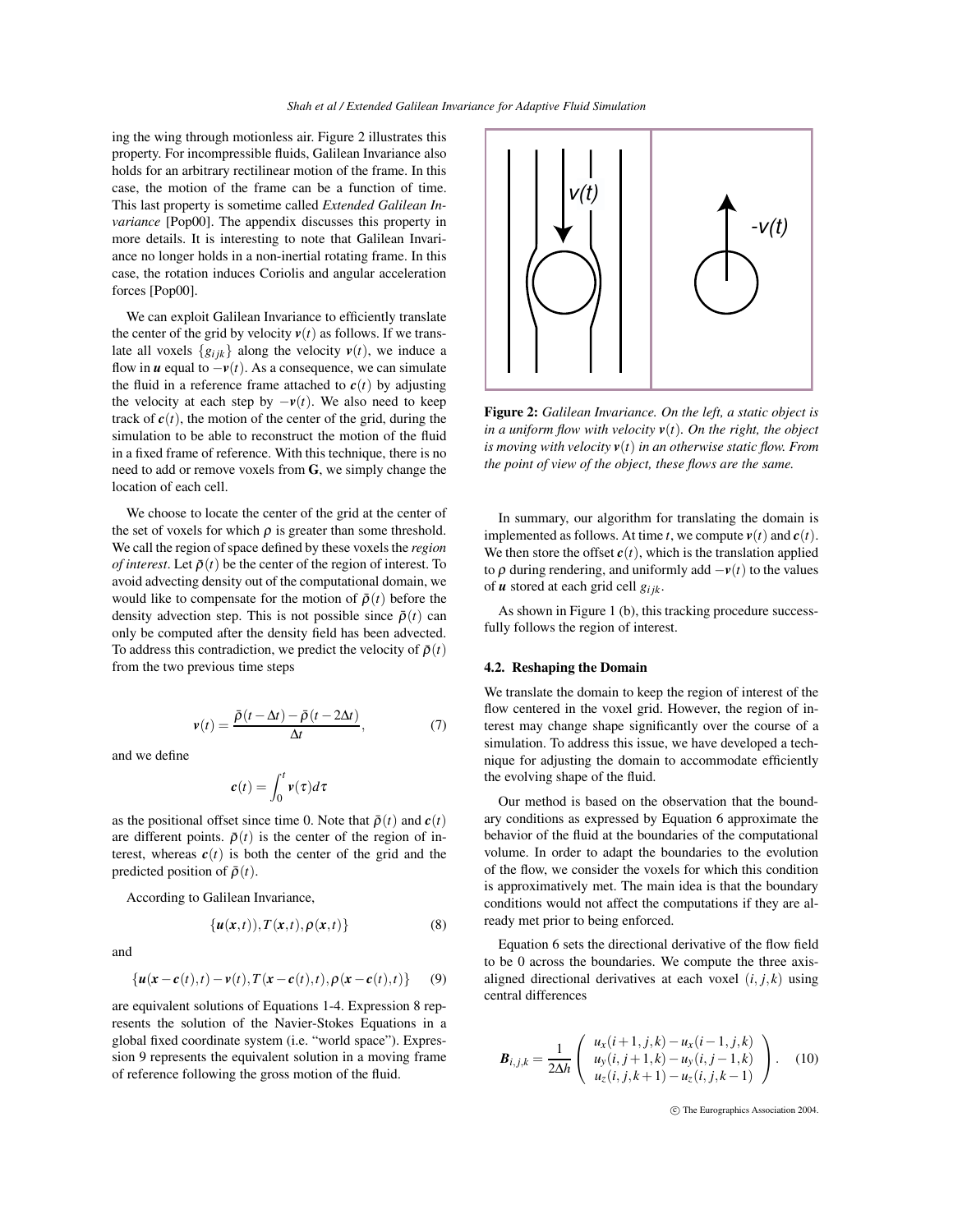

**Figure 3:** *Adaptive grid: (a) rendered fluid, (b) grid visualization (the green dots represent the voxels used in the computations).*

If for a given voxel a component of the vector  $\mathbf{B}_{i,j,k}$  is close to 0, we predict that placing a boundary at this voxel, perpendicular to the corresponding axis, would have a minimal impact on the simulation. Based on this analysis, we have developed a simple algorithm for adjusting the boundaries of the domain **G** at each simulation step. We first compute the directional derivatives,  $B_{i,j,k}$ , at each voxel. Next, we compute the bounding volume of all the voxels that have at least one of its directional derivative components above a given threshold. This bounding volume becomes the new computational volume. We take this reshaping procedure even further and cull arbitrary voxels from the list of voxels used in the simulation. Our algorithm discards a voxel if it and its neighbors meet one of the boundary conditions. We define the neighborhood of a voxel as being all the voxels within a sphere of radius 6×∆*h*. By changing this radius, we can control how aggressively this procedure culls the computational grid. In our implementation, at the beginning of each new simulation step, we flag the voxels that will be culled and ignore these in the computations. This does not require us to reallocate memory.

Figure 3 illustrates our adaptive grid technique. In Figure 3 (b), the voxels used in the flow computations are represented in green. The white surrounding box visualizes the adaptive boundaries of the simulation grid.

In the next section, we demonstrate through a set of experiments how these techniques can yield considerable speed up over traditional static simulation grids while preserving visual quality suitable for graphics applications.

#### **5. Results**

For fast-rising flows, our technique produces good visual results on relatively small computational grids. Figure 5 shows the comparison of simulation 4 (see Table 1), between the motion of the fluid in a static and adaptive grids. All three simulations have similar visual quality.

Table 1 shows timing results for several experiments. All experiments were performed on a 3 GHz PC. Given the same initial conditions, we studied the performances of three algorithms. The first one is a semi-Lagrangian technique using a static grid, the second one uses a moving domain as explained in Section 4.1, and the third one uses a reshaped domain as explained in Section 4.2. Column 2 gives the number of iterations for which each experiment was run. Columns 3, 5, and 8 show the number of voxels included in simulation for the static, translated, and the adaptive grid respectively. For the static and the translated grid, this is a constant number, whereas for the reshaped grid we store the average number of voxels over the entire simulation. Similarly, columns 4, 6 and 9 show the total time in seconds required for the experiment under each grid type. The table shows the speedup obtained using the translated and the reshaped domain for each experiment in columns 7 and 10 respectively. For a given simulation, we decide the size of the static grid by using the displacement of the domain computed using the translated grid. Experiment 4 shows that for a very highrising flow, our algorithm runs up to 5.3 times faster compared to a static grid.

Our technique is significantly faster than one that uses a large static domain because asymptotically, the advection, force, and vorticity confinement require  $O(n)$  time, where *n* is the number of grid cells in **G**. However, the cost of the diffusion and projection steps is significantly worse than linear. The sparse Preconditioned Conjugate-Gradient [NW99] solver we are using converges in approximately  $O(n^{1.5})$  iterations. Multigrid solvers [WE04] appear to converge in  $O(n)$  time, but they are notoriously difficult to implement for irregular domains. Also, the reshaped grid is faster than the translated grid because it adapts the grid to the shape of the fluid, hence a lot of computation time is saved when the bounding volume is much smaller compared to the actual grid size. Because the continuative boundary condition is only an approximation to the true flow, the detail of the computed flow can be different for the adaptive technique than for the static technique. However, this depends on how aggressively the particles are culled in the reshaped grid as discussed in section 4.2. As can be seen from the examples in the video and Figure 5, the overall character and visual fidelity of the flows is maintained. We believe this quality is high enough for many applications such as visual effects, virtual reality simulations, and games.

By limiting the domain, one might argue that our algorithm seriously compromise the accuracy of the simulations. In general, a disadvantage of semi-Lagrangian schemes is that they do not formally conserve integral invariants such as total mass. A posteriori correction is needed to enforce conservation of such quantities. In our case, we use the Hodge decomposition to project the flow onto a mass conserving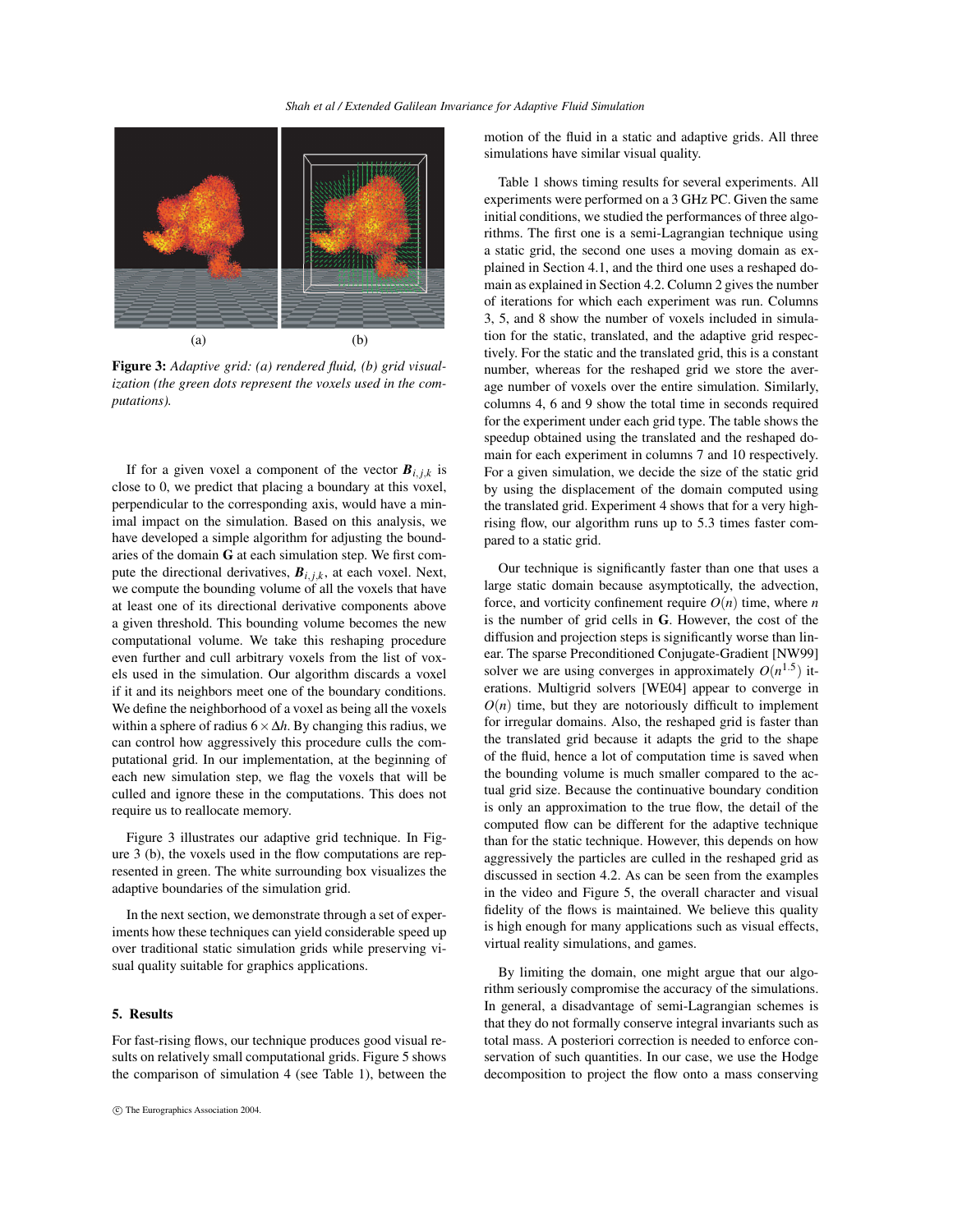*Shah et al / Extended Galilean Invariance for Adaptive Fluid Simulation*

| Experiments | <b>Iterations</b> | <b>Static Grid</b> |      | Translated Grid |      |          | Reshaped Grid |      |          |
|-------------|-------------------|--------------------|------|-----------------|------|----------|---------------|------|----------|
|             |                   | Voxels             | Time | Voxels          | Time | Speed up | Voxels        | Time | Speed up |
|             | 50                | 270000             | 1239 | 150000          | 612  | 2.0      | 119110        | 488  | 2.5      |
| 2           | 100               | 380250             | 3800 | 242000          | 2198 | 1.7      | 186257        | 1691 | 2.3      |
| 3           | 100               | 539000             | 5970 | 288000          | 2677 | 2.2      | 195583        | 1761 | 3.4      |
| 4           | 50                | 490000             | 2669 | 338000          | 1724 | 1.5      | 113074        | 501  | 5.3      |
| 5           | 100               | 490000             | 5332 | 288000          | 2751 | 1.9      | 184750        | 1704 | 3.1      |

**Table 1:** *Timing results.*



**Figure 4:** *Mass fluctuations.*

field. However, the solver we are using for the Poisson equation does not preserve mass. In Figure 4, we show the normalized mass (with respect to the original mass) as a function of time for experiment 2 for the static grid, moving grid, and reshaped grid. We observe that the normalized mass fluctuates with all three techniques. The algorithms we propose in this paper do not produce worse mass fluctuations; in fact the three algorithms perform in remarkably similar ways as far as mass preservation is concerned.

The conservative nature of our technique allows us to reduce the number of grid cells, resulting in significant speedups for flows that cover a large physical domain. Furthermore, our adaptive strategy for determining which cells to cull allows a smooth control of speed versus simulation quality. By setting the refinement threshold low, we are less likely to cull important cells, resulting in a more accurate simulation at the cost of greater computation time. Setting a lower value higher threshold will result in a domain that tightly fits the cells which are most turbulent.

# **6. Conclusion**

We have presented a suite of adaptive grid techniques that allows efficient simulation of flows over a large physical domain. These techniques include an efficient and easy to implement method that translates the domain. We also provide a method for adapting the extents of the domain to match the shape of the flow based on the satisfaction of continuative boundary conditions.

As future work, we are interested in further pushing towards real-time fluid flow applications. The metric derived in Equation 10 provides a structured way to rank how important each cell in the domain is to the simulation. We can use this to design a priority scheme that would allow the simulation of flows within a limited computational budget while striving for the best possible simulation quality. We believe that by combining a computational priority scheme such as this with additional adaptive grid techniques or a more efficient solver such as multigrid, we will be able to achieve high quality 3D fluid simulations suitable for games and other interactive applications. Also, we would like to explore better predictors for the velocity,  $v(t)$ , of the center of the region of interest. For instance, a Kalman filter [GA93] framework might yield better estimates.

## **Acknowledgements**

We would like to thank the anonymous reviewers for their helpful comments. We thank Wen C. Tien for his assistance during the paper submission and Jerry Tessendorf for helpful discussions on Galilean Invariance. This paper was developed with funds of the Department of the Army under contract number DAAD 19-99-D-0046. Any opinions, findings and conclusions or recommendations expressed in this paper are those of the authors and do not necessarily reflect the views of the Department of the Army.

# **Appendix**

In what follows, we use Einstein notation: the repetition of an index variable implies a summation over all values of this index. Let  $\mathbf{x}' = \mathbf{x} - \mathbf{c}(t)$ , where  $\mathbf{c}(t) = \int_0^t v(\tau) d\tau$ , be a change of coordinate system. Let us consider the velocity  $u' = u -$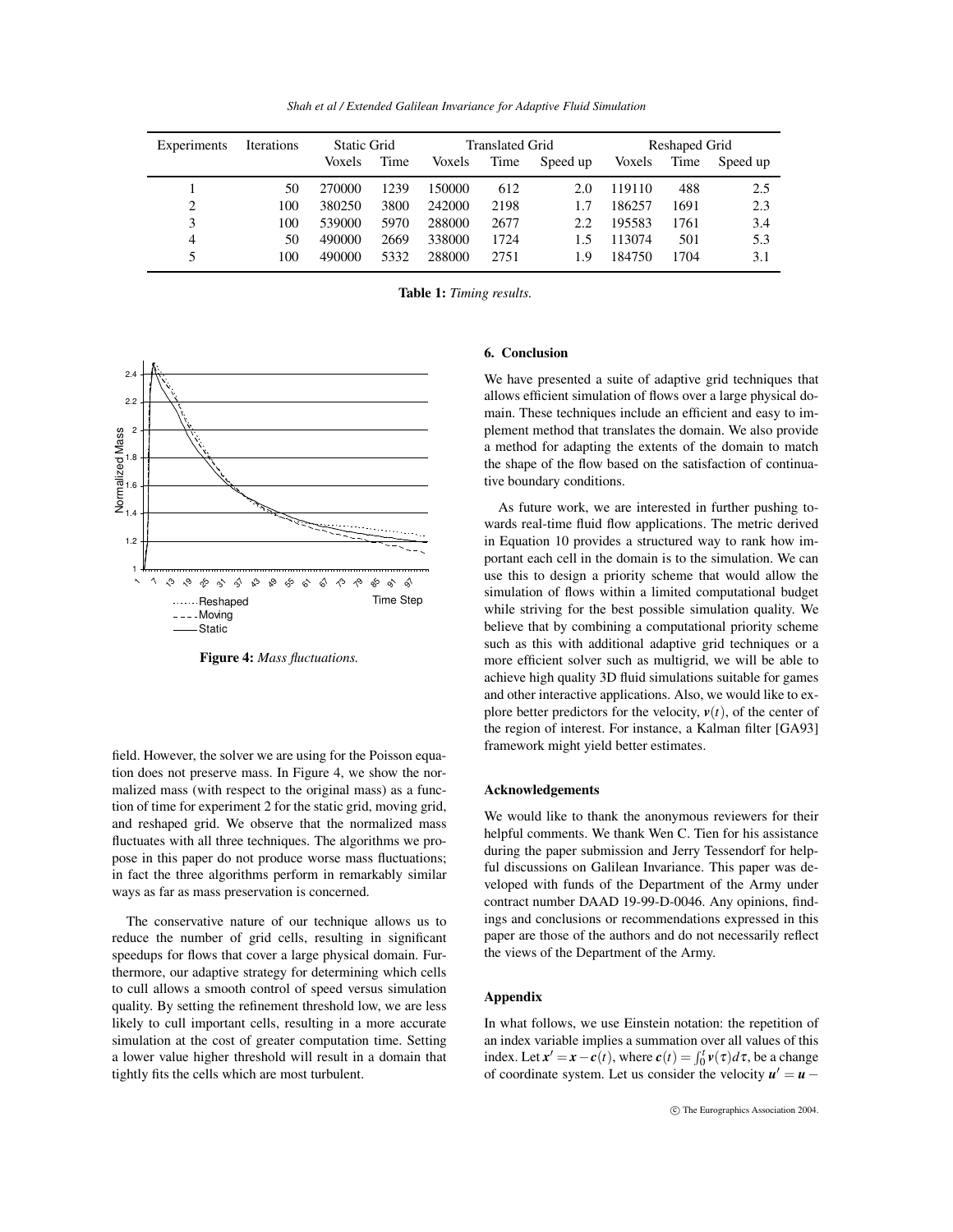*Shah et al / Extended Galilean Invariance for Adaptive Fluid Simulation*



Figure 5: Comparison between static grid and our adaptive grid algorithms. The top row of images shows the fluid simulated with a static grid. The middle row shows the fluid simulated with a the moving domain technique described in Section 4.1 (using the same initial conditions). The bottom row shows the fluid simulated with the adaptive technique described in Section 4.2.

*v*. Our goal is to show that if  $\{u(x,t), T(x,t), \rho(x,t)\}$  is a solution of the Navier Stokes Equations (as formulated in equations 1 to 4) then so is  $\{u'(x',t), T(x',t), \rho(x',t)\}.$ 

First, since both *u* (incompressible fluid) and *v* (uniform field) are divergence free, the sum of both fields,  $u'$ , is also divergence free. Let us now turn to the momentum equation (equation 1). In the original (fixed) coordinate system, it is written as

$$
\frac{\partial u}{\partial t}(x,t) + u_i \frac{\partial u}{\partial x_i}(x,t) = RHS(x,t),
$$

where  $RHS(x, t)$  represents the right hand side of equation 1. In the coordinate system  $x' = x - c$ , the previous equation becomes

$$
\frac{\partial u}{\partial t}(\mathbf{x}\cdot\mathbf{c},t) + u_i \frac{\partial u}{\partial x_i}(\mathbf{x}\cdot\mathbf{c},t) = RHS(\mathbf{x}\cdot\mathbf{c},t). \tag{11}
$$

Let us now examine the partial derivatives of  *in the new* coordinate system:

$$
\frac{\partial u}{\partial t}(\mathbf{x}\cdot\mathbf{c},t) = \frac{\partial u}{\partial t}\Big|_{\mathbf{x}\cdot\mathbf{c}} - \frac{\partial c_i}{\partial t} \frac{\partial u}{\partial x_i}\Big|_{\mathbf{x}\cdot\mathbf{c}} = \frac{\partial u}{\partial t}\Big|_{\mathbf{x}\cdot\mathbf{c}} - v_i \frac{\partial u}{\partial x_i}\Big|_{\mathbf{x}\cdot\mathbf{c}}
$$

$$
\frac{\partial u}{\partial x_i}(\mathbf{x}\cdot\mathbf{c},t) = \frac{\partial u}{\partial x_i}\Big|_{\mathbf{x}\cdot\mathbf{c}}.
$$

Bringing these results together in equation 11 yields

$$
\left.\frac{\partial \boldsymbol{u}}{\partial t}\right|_{\boldsymbol{x-c}} + (u_i - v_i) \left.\frac{\partial \boldsymbol{u}}{\partial x_i}\right|_{\boldsymbol{x-c}} = RHS(\boldsymbol{x-c},t).
$$

Using  $u = u' + v$ , we derive the following relationships between the partial derivatives of  $u$  and  $u'$ 

$$
\frac{\partial u}{\partial x_i}\Big|_{\mathbf{x}\sim\mathbf{c}} = \frac{\partial u'}{\partial x'_i}\Big|_{\mathbf{x}'}
$$

$$
\frac{\partial u}{\partial t}\Big|_{\mathbf{x}\sim\mathbf{c}} = \frac{\partial u'}{\partial t}\Big|_{\mathbf{x}'} + \frac{dv}{dt}
$$

.

The momentum equation is finally rewritten as

$$
\frac{\partial u'}{\partial t} + u'_i \frac{\partial u'}{\partial x'_i} + \frac{dv}{dt} = RHS(x', t),
$$

where the term  $\frac{d\mathbf{v}}{dt}$  is the acceleration of the moving frame of reference. We can move it to the right hand side, *RHS*, where it can be absorbed in a modified pressure term

$$
\nabla p + \frac{dv}{dt} = \nabla (p + x' \cdot \frac{dv}{dt}).
$$

The rest of the terms in *RHS* are consistent with the change of coordinate system. In particular, since the field *v*

c The Eurographics Association 2004.